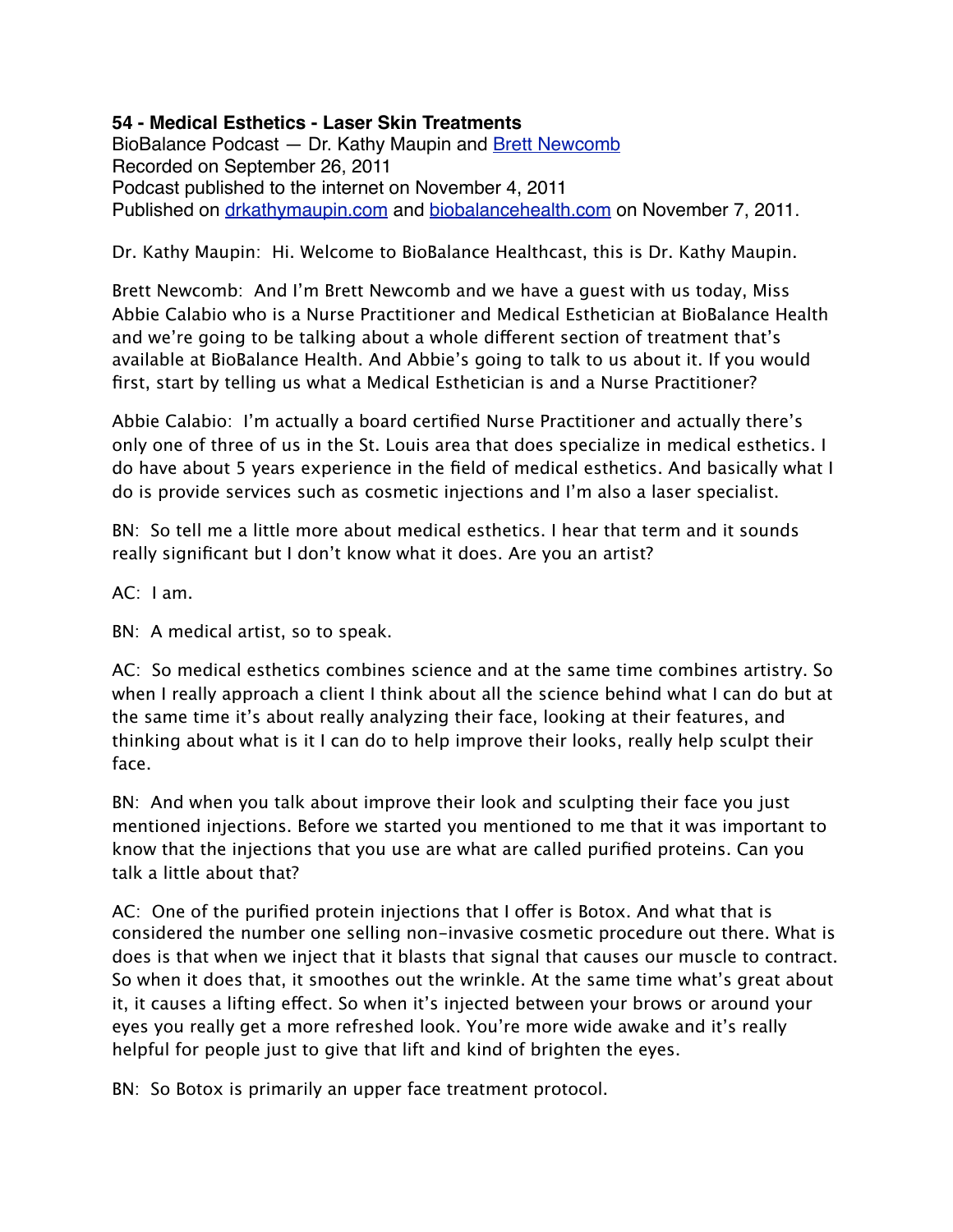AC: Exactly. The ideal areas to inject that would be between the brows where people get what they call those elevens and also it's helpful for treating the creases to the forehead and even the areas around the eyes which we call crow's feet. You can even inject minute amounts of it around the lips where people have those vertical lip lines. And even by injecting just a little bit on the top lip you can even lift it up and plump up that lip as well.

BN: So mainly from the nose up and just a little bit around the lip line. And that's Botox.

AC: Right. A good rule of thumb is Botox can be used for the upper face and then we're going to be talking about fillers too and that's primarily used for the lower face.

BN: So if I were to come to you and say "what can you do to help?" What would be the first thing you would do with me?

AC: Well the process begins with coming in and doing a consultation with me. Really the first thing I ask clients when I meet with them is what brings you in? When you look in that mirror in the morning what bothers you? What bugs you? For example, one thing a client would be like, "when I look in that mirror one thing I just cannot stand are the wrinkles around my eyes. So there's definitely a lot of treatments out there that can help, one being Botox. And we also have some great products as well that help build collagen and help smooth out those wrinkles too in addition to the Botox.

BN: Because I have a friend who had a major illness and she is now better but she lost so much weight and she got really gaunt and hollow in her face. And that hasn't improved. Her health has improved but her face just looks a lot more aged and a lot more gaunt. Could you help somebody like that?

AC: Oh definitely. I do see a lot of patients who through dieting have lost a considerable amount of weight. Even 10-20 pounds really can make a difference in all the volume loss you can have in your lower face. So one thing we can do is provide dermal fillers or they're also called facial fillers. There's definitely a lot of facial fillers out there in the market but the two that we offer at BioBalance are Radiesse and Juvederm. Juvederm, what that does, is it's a volumizing filler. It's a calcium based filler that really can help with enhancing the volume , bring that fullness back to your cheeks. So when you inject the cheeks it also has an effect to lift.

BN: Kind of like a jelly filled donut.

AC: Yea. So it lifts, so not only is it improving that volume, it softens these lines, helps with these lines at the same and helps with that sagging and that jowling that a lot of women complain about. So in essence it's kind of like having a liquid face lift.

BN: Which is a non-invasive procedure, doesn't require surgery and lasts roughly how long?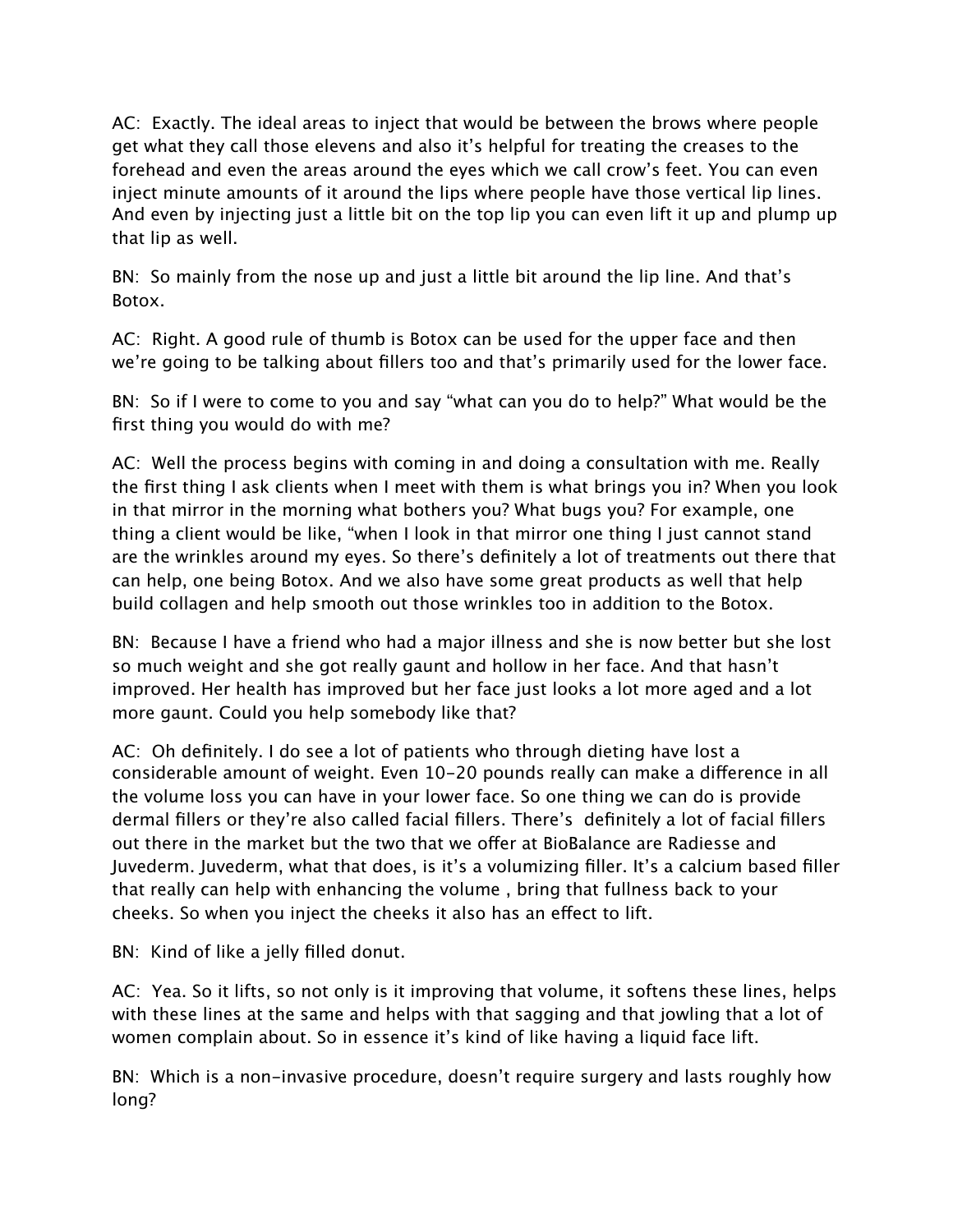AC: Depending on the filler you use, Radiesse is nice because it does have longevity. So you're looking at sometimes for women, up to a year. There is another filler that we carry and it's called Juvederm. It's hyaluronic gel and that's idea for really injecting these areas what they call the parenthesis.

BN: To fill them in or to heighten the line? Juvederm

AC: To really soften and to fill those lines so they don't look as distinct. And also we can use that Juvederm to fill in that vermillion border or the borders of your lips to give it more fullness.

KM: The whole point of this is to look younger. And if you look at pictures yourself when you were 20 or 30 you didn't have parenthesis, you didn't have wrinkles, your eyes were higher, your eyebrows were higher, your eyelids were more obvious and you had a vermillion border around your lips so they kind of turned up. And those are things that make people look younger. You didn't have any jowls, and you had really full cheeks. That's usually the look of somebody who's very young. And that's what we're trying to bring us back to. We're not trying to bring us back to look like someone else, but to look like ourselves, 10-15-20 years before.

BN: No, and you don't get Tammy Fay Baker eyes, you don't get that look of permanent surprise.

KM: No, that's why you got to Abbie. She's been doing this so long that she has the artist look of your face and she can really make you look like you did before.

AC: So what I really recommend for clients when they first meet with me, is to really bring a picture of yourself from when you were younger. From there I can really see what kind of features you had so I know when I recommend things we're not going to do something that is going to make you different. My approach to treating patients is conservative. I want that client to look natural. I want them to look more youthful.

BN: So not have a plastic face.

AC: No, my goal is to help them defy aging and gravity. I want them to look good and just really feel confident about themselves.

BN: So in fulfilling this goal, couple things you've mentioned. You're one of three in the metropolitan area that is credentialed the way that you're credentialed. You develop a treatment plan which identifies all the concerns and lays out possibilities for that and you ask the patient, what bothers you the most? Where do you want to start? And you just do what they want; you're not selling them anything. You're saying these things are available, we can tweak this see how that makes you feel, with the goal of making you look and feel younger. Feel your best. And then if you want another step you can come in and get another step. Tell me about this new computer thing that you use.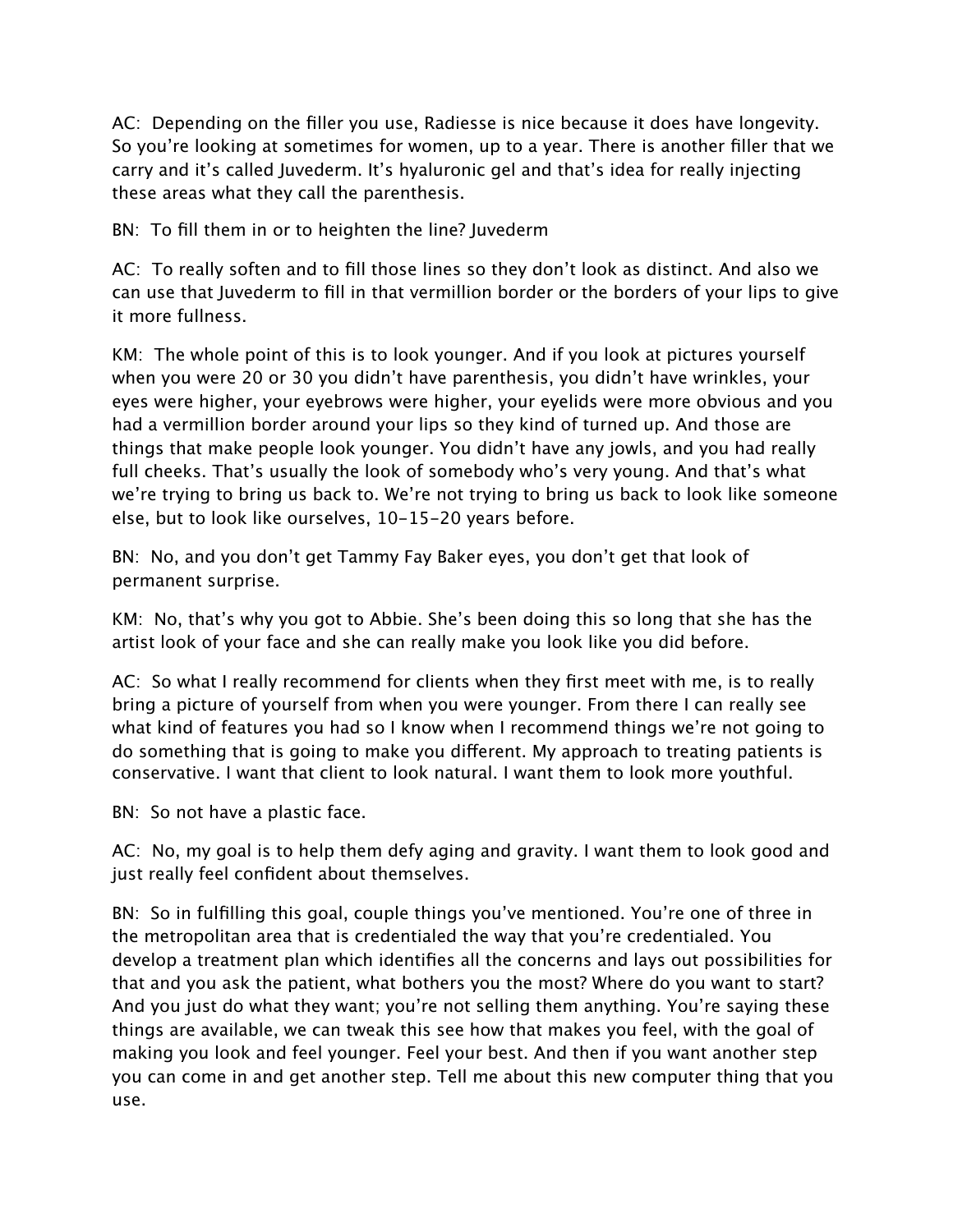AC: It will show the level of wrinkles that you have, the level of UV damage even if you have issues with redness, it will give a read out of the percentage.

BN: So are there predictive values in that? Can you look at me and say "you're going to look like a prune in 6 months"? Or is it just a current snap shot?

AC: It's a current snap shot. And basically what is does, it's analyzing the client, comparing it to women of their same age and skin type.

BN: So it has this huge data base and it looks at all those things? And then you get a print out?

AC: You do, you get that profile and you actually can take that printout home. And based on your read out, that profile, that's where we can really talk about and recommend and I can advise them on what would be a great skin care regiment for them. Or what services would really be helpful to help them look younger or help restore.

BN: So I look at that picture and I look at that printout and I talk to you and I say 'looking at all this I have that 11 o'clock thing because I think so much and it's hard or because I've been depressed much of my life and that's hard too.' So that's an upper face issue and a I have these huge bags under my eyes that's a lower face issue? And my lips are really prim and prissy and I don't like that. Can you help me with those things?

AC: Yes, definitely.

BN: Who would I look like? Would I look like me? I wouldn't look like Ted Kennedy or somebody?

AC: Yes, you'd like you. No, I mean I can make you look like that. But we're not going to do that. Like I said my approach is really a conservative approach. I want people to look natural. I want them to defy aging and gravity.

BN: So it's kind of like Grecian formula for the skin. You just tone it back gradually, so that people start to say, you're really looking good. What's been happening?

KM: Most patients don't know what they want. They hear the word Juvederm they hear the word Radiesse. I thought they both did the same thing until we were really educated about it. And I then understood from Abbie that Radiesse is for lifting and lasts longer and it's mostly is for cheeks and chin and that the Juvederm is mostly for the parenthesis and the lips because it's a little bit thinner and it doesn't last quite as long and that's kind of what you want. But I didn't know what all those products do, they just hear the names, patients here the names like I did, or they hear the names of lasers they don't know what they do. They just say I'm coming in to fix something on my face I'm not sure what, what do you think would help me? They want some